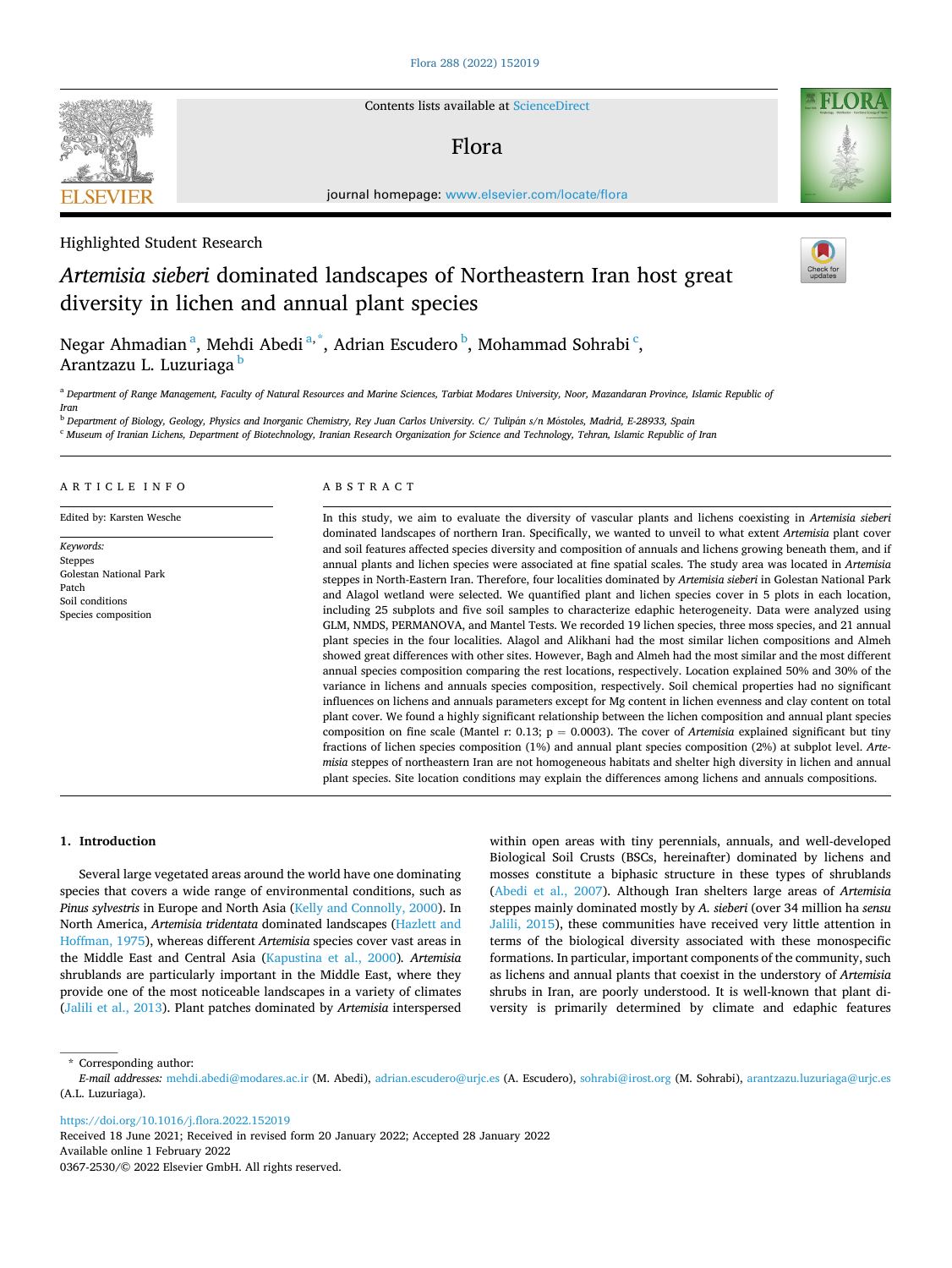([Lopez-Angulo et al., 2020](#page-8-0)), and dominant species in the community may have complex effects on understory species, which can affect the species composition of other members of the community, such as annual plants or lichens ([Luzuriaga et al., 2012](#page-8-0); [Espinosa et al., 2014](#page-8-0)). Although the effect of *Artemisia* plants on understory species, development is debatable, some studies have demonstrated that the allelopathic effects of *Artemisia* may limit the successful establishment of understory species in laboratory and field conditions ([Escudero et al., 2000](#page-7-0); [Jessing et al.,](#page-8-0)  [2014; Pueyo et al., 2016;](#page-8-0) [Arroyo et al., 2017](#page-7-0), [2018](#page-7-0)). However, Artemisia shrubs have been shown to have moderate nursing effects on perennial grasses in stressful conditions in Northeast Iran [\(Jankju, 2013;](#page-8-0) [Bahalkeh](#page-7-0)  [et al., 2021](#page-7-0)), probably because Artemisia shrubs can mitigate unfavorable conditions by creating fertility islands and protecting plants from grazing [\(Callaway and Pugnaire, 1999](#page-7-0); [Ahmadian et al., 2018c; Ahma](#page-7-0)[dian et al., 2019](#page-7-0)).Biological soil crusts (BSCs) are assemblages of organisms composed mainly of cyanobacteria, bryophytes, and lichens which are found throughout the world's drylands [\(Belnap and Lange,](#page-7-0)  [2003\)](#page-7-0). BSCs are critical drivers of ecosystem function, such as carbon, nitrogen, and water cycling, limiting soil evapotranspiration, and enhancing resource availability beneath them [\(Delgado-Baquerizo et al.,](#page-7-0)  [2013;](#page-7-0) [Berdugo et al., 2014\)](#page-7-0). BSCs and vascular plants have a complicated interaction [\(Luzuriaga et al., 2012](#page-8-0); [Zhang et al., 2016\)](#page-8-0). Some studies suggest that BSCs act as environmental biotic filters during the formation of soil seed banks ([Peralta et al., 2016\)](#page-8-0), or may limit or have neutral effects on seed germination and seedling establishment [\(Escu](#page-8-0)[dero et al., 2007](#page-8-0); [Ahmadian et al., 2018a](#page-7-0), [2018b; Ahmadian et al., 2022](#page-7-0); [Peralta et al., 2019](#page-8-0)). Other research ([Ghiloufi et al., 2017](#page-8-0)) found that BSCs improved native vascular plant species germination and establishment, which varied depending on water availability [\(Ahmadian](#page-7-0)  [et al., 2019\)](#page-7-0). The reduction in soil evapotranspiration beneath BSCs, which buffer dry conditions, may be linked to the favorable effects of BSC on plant growth [\(Peralta et al., 2019\)](#page-8-0). In this context, it is critical to reveal the diversity of Artemisia-dominated shrublands in Iran and assess how soil characteristics and Artemisia plant cover affect the diversity of other coexisting biological guilds such as lichens and annual plant species. Furthermore, understanding the relationship between plants and lichens at fine spatial scales is critical. This is especially important in drylands, where BSCs dominated by lichens play an important role in ecosystem functioning ([Belnap and Lange, 2003](#page-7-0); [Abedi et al., 2007](#page-7-0)). This knowledge would be useful for proper ecosystem management, establishing conservation priorities, and maximizing ecosystem services in these widely distributed habitats. We expect that the *Artemisia*-dominated systems of northeastern Iran shelter diverse lichen and annuals species assemblages. Therefore, in this study, we aim to evaluate the following specific questions:

- 1) How diverse are the vascular plants and lichens that coexist in northern Iran environments dominated by *Artemisia sieberi*?
- 2) Did environmental variables associated to location such as climate, soil features and *Artemisia* plant cover affect species diversity and composition of annuals and lichens growing beneath them?
- 3) Do the effects observed on lichen and annual communities depend on the study's spatial scale?
- 4) How *Artemisia* and location influence on annual plants and lichen species association at fine spatial scales?

#### **2. Materials and methods**

## *2.1. Study area*

*Artemisia sieberi* Besser is a dwarf shrub that covers almost 20.7 million hectares, mostly in the arid and semi-arid steppes of central and northeastern Iran [\(Jalili, 2015; Memariani et al., 2016](#page-8-0)). These habitats are composed of vegetation patches dominated by *Artemisia sieberi*, with other perennials like *Stipa caucasica* Schmalh*., Poa bulbosa* L., and dwarf shrubs like *Acanthophyllum pungens* (Bunge) Boiss. Patches grow sparsely

in a matrix of bare soil that is usually covered with BSCs, mainly composed of lichens, such as *Psora decipiens, Gyalolechia fulgens, Endocarpon pusillum, Diploschistes diacapsis*, mosses (*Tortella tortuosa)*, and cyanobacteria (*Microcoleus vaginatus*; [Table 1\)](#page-2-0).

We selected four representative locations dominated by *Artemisia sieberi* shrubs: Almeh valley (37◦ 21′ 8.4′′ N; 56◦ 12′ 48.6′′ E), Bagh valley (37◦ 21′ 51.9′′ N; 56◦ 15′ 12.3′′ E) and Alikhani (37◦ 29′ 10.9′′ N; 56◦ 7′ 42.3′′ E) were located in the Golestan national park beyond the Hyrcanian forest, where precipitations strongly reduced and Alagol (37◦ 20′ 31.1′′ N; 54◦ 34′ 12.1′′ E) is located in Turkmen Sahra, influenced by Karakum desert in Turkmenistan, which promoted low precipitations similar to those in Golestan. Percentage cover of the *Artemisia* shrub ranged on average from 17.6%±3.0 (Alagol) to 25.5%± 8.8 (Bagh valley). Almeh valley is alluvial and contain the upstream deposits of stones, pebbles, clay with slopes below 5%, but Bagh valley contain the upstream tiny sediments with slopes below 2% [\(Bahalkeh et al., 2021](#page-7-0)), Alikhani consists of a gentle hilly landscape. Alagol includes small loess hills around the Alagol wetlands ([Kakeh et al., 2018\)](#page-8-0). To make annual plant inventories comparable, sampling was done in the four locations during the phenological peak of the annual species. Soil chemical composition significantly differed among the four study locations ([Appendix C](#page-6-0)). Average altitude ranged from 30 m.a.s.l. (Alagol) to 1330 m.a.s.l. (Almeh valley), and rainfall and mean annual temperatures from 141.7 mm and 13.0 ◦C (Bagh valley) to 250 mm and 13.1 ◦C (Alagol). Almeh valley and Alikhani also had 161 mm and 230 mm, respectively. Precipitation in the study year was above average annual precipitation in all locations (Alagol (261 mm), Bagh valley (162 mm), Almeh valley (176 mm), and Alikhani (250 mm). All study sites have moderate grazing by wildlife and domestic livestock.

#### *2.2. Vegetation and lichen sampling*

In April 2016, we haphazardly established five plots (50 cm  $\times$  50 cm) per location, consisting of 25 subplots (10 cm  $\times$  10 cm) to control for very fine-scale heterogeneity in composition. We estimated the percentage cover of annual plant species, mosses, lichens, and bare soil in each subplot. Lichen identification was confirmed by specialists of the Iranian Scientific and Industrial Research Organization (Cryptomorphous Iran, ICH).

#### *2.3. Soil analyses*

We collected a soil sample in open areas adjacent to each sampling plot (i.e. five soil samples per locality), using a 15 cm diameter and 10 cm deep core. After air-drying, the samples were sieved through a 2-mm sieve. Soil texture was determined by the Bouyoucos hydrometer method [\(Bouyoucos, 1962\)](#page-7-0). Soil pH was determined using an Orion Ionalyzer Model 901 pH meter, electrical conductivity (EC) using an Orion Ionalyzer Model 901 EC meter in a 1:2.5, soil: water solution. Soil organic C was determined using the Walkey-Black technique ([Allison,](#page-7-0)  [1965\)](#page-7-0). The total N content was measured using a semi Micro-Kjeldahl technique ([Bremner and Mulvaney, 1982](#page-7-0)). Available P was determined with a spectrophotometer and the Olsen method [\(Homer and](#page-8-0)  [Pratt, 1961](#page-8-0)), and available K, Ca, and Mg (by ammonium acetate extraction at pH 9) were determined with an atomic absorption spectrophotometer ([Bower et al., 1952](#page-7-0)).

#### *2.4. Taxonomic diversity indices*

To estimate lichen and annual plant community diversities, we calculated the inverse Simpson index (1/D) using each species cover percentage per plot and subplot [\(Jost, 2006](#page-8-0)):

$$
\frac{1}{D} = \frac{1}{\left(\sum p i^2\right)}
$$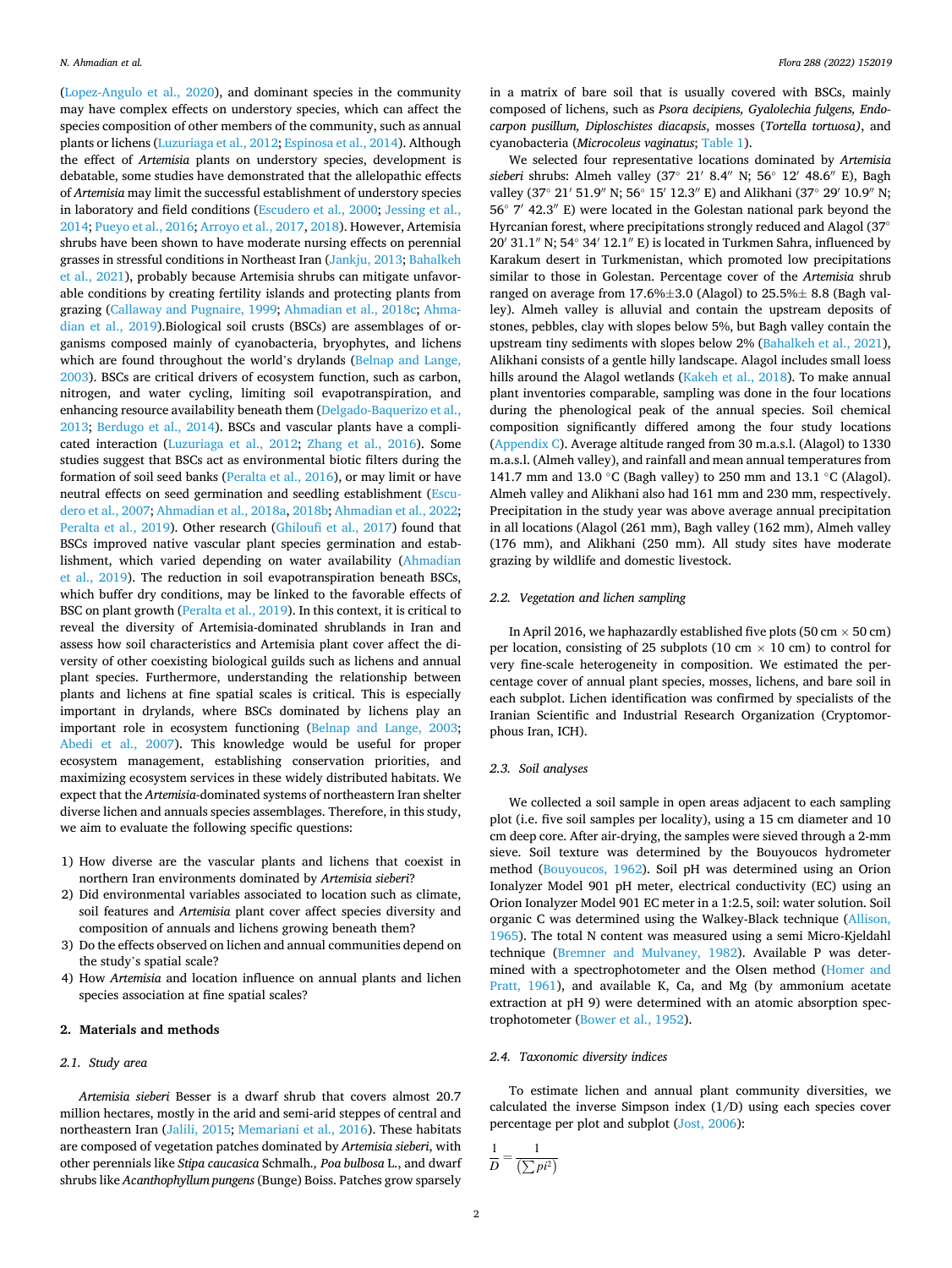### <span id="page-2-0"></span>**Table 1**

Frequency of lichen and plant species occurrences in the four study locations ( $n = 125$  per location).

| Frequencies      |                   |                  |                      |                                    | Family           | Species                                                                                         |
|------------------|-------------------|------------------|----------------------|------------------------------------|------------------|-------------------------------------------------------------------------------------------------|
| Alagol           | Alikhani          | Bagh valley      | Almeh valley         |                                    | Abbreviation     |                                                                                                 |
|                  |                   |                  |                      |                                    |                  | Lichens                                                                                         |
| 53               | 0                 | 0                | 0                    | Acarosporaceae                     | Acarea           | Acarospora reagens Zahlbr.                                                                      |
| 19               | $\bf{0}$          | $\bf{0}$         | 18                   | Teloschistaceae                    | Calthu           | Caloplaca raesaenenii Bredkina (syn. C. thuringiaca Søchting & Stordeur)                        |
| 0                | 0                 | $\bf{0}$         | 7                    | Candelariaceae                     | Canvit           | Candelariella vitellina (Hoffm.) Müll. Arg.                                                     |
| $\bf{0}$         | $\bf{0}$          | $\mathbf{0}$     | 3                    | Megasporaceae                      | Cirelm           | Circinaria elmorei (E. D. Rudolph) Owe-Larsson, A. Nordin & M. Sohrabi.                         |
| $\mathbf{1}$     | $\mathbf{0}$      | 29               | $\mathbf{1}$         | Megasporaceae                      | Cirhis           | Circinaria hispida (Mereschk.) A. Nordin, S.Savic.                                              |
| $\bf{0}$         | 0                 | 13               | 0                    | Megasporaceae                      | Cirros           | Circinaria rostamii Sohrabi.                                                                    |
| 7                | 0                 | 68               | 45                   | Megasporaceae                      | Cirman           | Circinaria mansourii (Sohrabi) Sohrabi.                                                         |
| 45               | 12                | 79               | 85                   | Collemataceae                      | Colten           | Collema tenax (Sw.) Ach.                                                                        |
| 85               | 54                | $\bf{0}$         | 0                    | Graphidaceae                       | Dipdia           | Diploschistes diacapsis (Ach.) Lumbsch.                                                         |
| 58               | 83                | 29               | 10                   | Verrucariaceae                     | Endpus           | Endocarpon pusillum Hedw.                                                                       |
| 27<br>79         | 12<br>0           | $\bf{0}$<br>82   | 0<br>$\overline{2}$  | Teloschistaceae                    | Gyades           | Gyalolechia desertorum (Tomin) Søchting, Frödén & Arup.                                         |
| 52               | 29                | 0                | 0                    | Teloschistaceae<br>Teloschistaceae | Gyaful           | Gyalolechia fulgens (Sw.) Søchting, Frödén & Arup.                                              |
| 53               | 0                 | $\bf{0}$         | 0                    | Squamarinaceae                     | Gyasub<br>Squlen | Gyalolechia subbracteata (Nyl.) Søchting, Frödén & Arup.<br>Squamarina lentigera (Weber) Poelt. |
| $\bf{0}$         | 31                | 24               | 10                   | Lichinaceae                        | Pecter           | Peccania terricola H. Magn.                                                                     |
| 19               | 18                | 14               | 44                   | Psoraceae                          | Psodec           | Psora decipiens (Hedw.) Hoffm.                                                                  |
| 0                | 3                 | $\bf{0}$         | 0                    | Psoraceae                          | Psosav           | Psora saviczii (Tomin) Follmann & A. Crespo                                                     |
| 2                | 0                 | 54               | 6                    | Ramalinaceae                       | Tonsed           | Toninia sedifolia (Scop.) Timdal                                                                |
| $\bf{0}$         | $\mathbf{0}$      | $\mathbf{0}$     | $\mathbf{1}$         | Physciaceae                        | Rinspp           | Rinodina sp.                                                                                    |
|                  |                   |                  |                      |                                    |                  | <b>Mosses</b>                                                                                   |
| 106              | 0                 | 14               | 0                    | Pottiaceae                         | Tortor           | Tortella tortuosa                                                                               |
| $\overline{0}$   | 90                | $\bf{0}$         | $\bf{0}$             | Pottiaceae                         | Synspp           | Syntrichia sp.                                                                                  |
| $\bf{0}$         | $\mathbf{0}$      | $\mathbf{0}$     | 69                   | Pottiaceae                         | Alospp           | Aloina sp.                                                                                      |
|                  |                   |                  |                      |                                    |                  | Cyanobacteria                                                                                   |
| 0                | 0                 | $\bf{0}$         | 28                   | Microcoleaceae                     | Micvag           | Microcoleus vaginatus Gomont ex Gomont                                                          |
|                  |                   |                  |                      |                                    |                  | <b>Annual plants</b>                                                                            |
| $\bf{0}$         | 5                 | 25               | $\mathbf{1}$         | <b>Brassicaceae</b>                | Alydes           | Alyssum desertorum Stapf                                                                        |
| 0                | 0                 | $\overline{2}$   | $\mathbf{0}$         | Primulaceae                        | Andmax           | Androsace maxima L.                                                                             |
| $\bf{0}$         | 4                 | $\mathbf{0}$     | $\bf{0}$             | Boraginaceae                       | Arndec           | Arnebia decumbens (Vent.) Coss. & Kralik                                                        |
| $\bf{0}$         | 0                 | 8                | $\bf{0}$             | Poaceae                            | <b>Brotec</b>    | Bromus tectorum L.                                                                              |
| $\bf{0}$         | $\mathbf{0}$      | $\mathbf{0}$     | $\mathbf{1}$         | Ranunculaceae                      | Cerfal           | Ceratocephala falcata (L.) Pers.                                                                |
| $\bf{0}$         | $\mathbf{0}$      | $\mathbf{0}$     | 6                    | Poaceae                            | Eretri           | Eremopyrum triticeum (Gaertn.) Nevski                                                           |
| $\bf{0}$         | $\mathbf{0}$      | 4                | $\bf{0}$             | Geraniaceae                        | Erocic           | Erodium cicutarium (L.) L'Hér.                                                                  |
| 12               | $\mathbf{1}$      | $\mathbf{0}$     | 0                    | Cistaceae                          | Helsal           | Helianthemum salicifolium (L.) Mill.                                                            |
| $\mathbf{0}$     | $\mathbf{0}$      | $\overline{2}$   | 0                    | Poaceae                            | Henper           | Henrardia persica (Boiss.) C.E.Hubb.                                                            |
| $\bf{0}$         | $\mathbf{0}$      | $\overline{7}$   | $\overline{0}$       | Caryophyllaceae                    | Holglu           | Holosteum glutinosum (M.Bieb.) Fisch. & C.A.Mey.                                                |
| $\bf{0}$         | 7<br>$\mathbf{0}$ | $\bf{0}$<br>3    | $\bf{0}$<br>$\bf{0}$ | Asteraceae                         | Koelin           | Koelpinia linearis Pall.                                                                        |
| $\bf{0}$<br>5    | $\mathbf{0}$      | $\mathbf{0}$     | $\mathbf{1}$         | Boraginaceae                       | Lapsin           | Lappula sinaica (DC.) Asch. & Schweinf.                                                         |
| $\mathbf 0$      | $\mathbf{0}$      | 13               | $\bf{0}$             | <b>Brassicaceae</b><br>Poaceae     | Lepfil<br>Lolsub | Leptaleum filifolium (Willd.) DC.                                                               |
| $\bf{0}$         | 0                 | 4                | $\bf{0}$             | Papaveraceae                       | Papacu           | Loliolum subulatum (Banks & Sol.) Eig<br>Papaver aculeatum Thunb.                               |
| 16               | $\mathbf{0}$      | $\mathbf{0}$     | 0                    | Plantaginaceae                     | Plaspp           | Plantago sp.                                                                                    |
| $\bf{0}$         | $\mathbf{0}$      | $\mathbf{1}$     | $\overline{0}$       | Papaveraceae                       | Roehyb           | Roemeria hybrida (L.) DC.                                                                       |
| $\bf{0}$         | 4                 | $\bf{0}$         | $\bf{0}$             | Dipsacaceae                        | Scarot           | Scabiosa rotata M. Bieb.                                                                        |
| $\bf{0}$         | $\mathbf{1}$      | $\bf{0}$         | $\bf{0}$             | Asteraceae                         | Scaspp           | Scariola sp.                                                                                    |
| $\bf{0}$         | $\overline{2}$    | $\bf{0}$         | $\bf{0}$             | Poaceae                            | Taecap           | Taeniatherum caput-medusae (L.) Nevski                                                          |
| $\mathbf 0$      | $\mathbf{0}$      | $\overline{7}$   | $\overline{0}$       | Labiatae                           | Zizten           | Ziziphora tenuior L.                                                                            |
|                  |                   |                  |                      |                                    |                  | <b>Perennial plants</b>                                                                         |
| 0                | $\overline{2}$    | $\bf{0}$         | $\mathbf{0}$         | Caryophyllaceae                    | Acapun           | Acanthophyllum pungens (Bunge) Boiss.                                                           |
| $\boldsymbol{0}$ | $\bf{0}$          | $\boldsymbol{0}$ | $\mathbf{1}$         | Liliaceae                          | Allrub           | Allium rubellum M.Bieb.                                                                         |
| 69               | 59                | 58               | 64                   | Asteraceae                         | Artsie           | Artemisia sieberi Besser                                                                        |
| 4                | 0                 | $\bf{0}$         | 0                    | Fabaceae                           | Astspp           | Astragalus sp.                                                                                  |
| $\mathbf{1}$     | 0                 | 0                | $\mathbf{1}$         | Chenopodiaceae                     | Gagsp            | Gagea sp.                                                                                       |
| 4                | 0                 | $\bf{0}$         | $\mathbf{1}$         | Geraniaceae                        | Gerkot           | Geranium kotschyi Boiss.                                                                        |
| $\bf{0}$         | $\mathbf{1}$      | $\bf{0}$         | 0                    | Rutaceae                           | Hapobt           | Haplophyllum obtusifolium Ledeb.                                                                |
| $\bf{0}$         | 0                 | 7                | 0                    | Fabaceae                           | Hedmic           | Hedysarum micropterum Boiss.                                                                    |
| 22               | 0                 | 68               | 5                    | Poaceae                            | Poabul           | Poa bulbosa L.                                                                                  |
| $\bf{0}$         | 0                 | $\bf{0}$         | $\mathbf{1}$         | Chenopodiaceae                     | Salauc           | Salsola aucheri (Moq.) Bunge ex Iljin                                                           |
| $\bf{0}$         | 0                 | 8                | 4                    | Poaceae                            | Sticau           | Stipa caucasica Schmalh.                                                                        |
| $\boldsymbol{0}$ | 0                 | $\bf{0}$         | $\mathbf{1}$         | Asteraceae                         | Traspp           | Tragopogon spp                                                                                  |

Where  $p_i$  is the proportion of species i in each sampling unit. This index has also been called the 'effective number of species' ([MacArthur, 1965](#page-8-0)) and represents the number of species that a community would have if species were distributed equally. Species richness represents the number of different species that occur in each plot. Evenness was calculated as the inverse Simpson index divided by species richness in each sampling unit [\(Jost, 2006](#page-8-0)).

## *2.5. Statistical analyses*

All statistical analyses were performed in R (version 2.4–6). Species accumulation curves were performed with the "*Specaccum*" function and the estimators with the "*specpool*" function of the "*vegan*" package in R. We performed GLMs to evaluate the effect of soil properties and *Artemisia* plant cover on species richness, diversity, evenness, and cover of the lichen and annual plant assemblages at plot and subplot levels. To avoid covariance among predictors, we only used variables that were not significantly correlated among them. Therefore, the Poisson link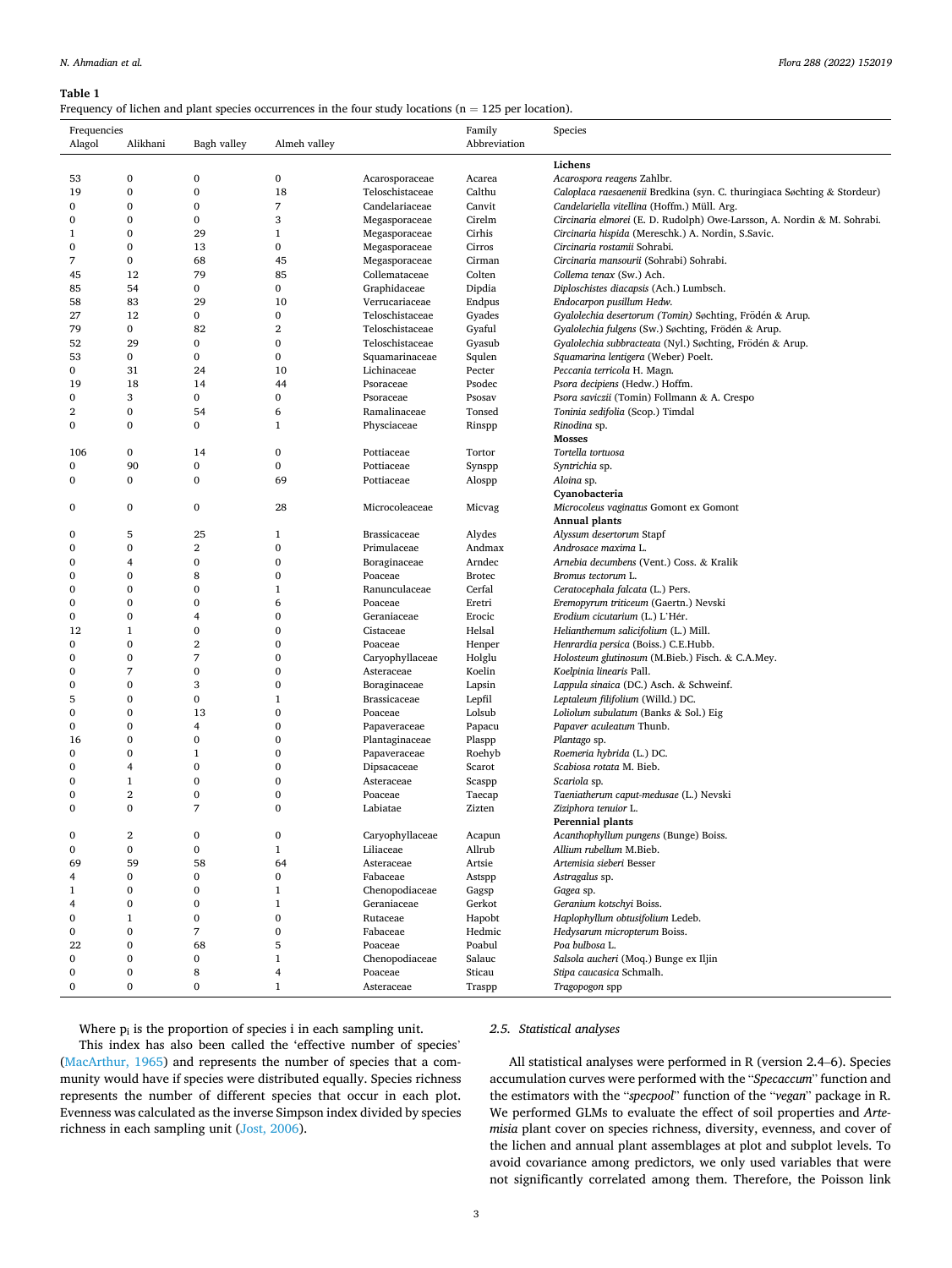<span id="page-3-0"></span>function was used for richness and Gaussian link function for the rest dependent variables [\(Appendix D\)](#page-6-0).

We performed a Principal Components Analysis with all the soil physicochemical variables measured at each site after scaling all variables and using the *rda* function in the vegan package version 2.4–6 ([Oksanen et al., 2007](#page-8-0)). We used the first PCA axis (PC1soil, hereinafter) as a covariable in multivariate ordination analyses of lichen and annual species assemblages at plot and subplot scales. PC1soil axis is positively correlated to Ca and K edaphic content and higher values of pH, negatively associated with Mg and N edaphic content ([Appendix E](#page-6-0)). PER-MANOVA based on Bray-Curtis distances [\(Legendre and Legendre,](#page-8-0)  [1998\)](#page-8-0) and type III Sum of Squares were performed to assess species composition differences using *adonis* function in vegan package ([Oksa](#page-8-0)[nen et al., 2007](#page-8-0)). Species that appeared in less than 5 % of the plots were removed to avoid statistical biases due to rare species, and cover data were square root-transformed. We performed two PERMANOVAs at the plot scale (50 cm x 50 cm) to evaluate lichen and annual plant species compositions, respectively. Both included PC1soil,

*Artemisia* cover, and location as fixed factors. At the subplot scale (10 cm x 10 cm), we performed two nested PERMANOVAs using the "strata" function. Soil variables were sampled at the plot scale; thus, we did not include the PC1soil variable at the subplot scale since the plot was already nested within the location. In this case, we used as covariables the cover values of *Artemisia*, mosses, and bare soil that were registered in each subplot. Lichen cover was included as a covariable to model annual plant species composition. The significance of each PERMA-NOVA was tested using a Monte-Carlo test with 9999 permutations. Non-metric Multidimensional Scaling (NMDS) was performed using the *metaMDS* function in vegan package, to represent differences in lichen and annual plant species composition among locations. We used the *ordiellipse* function in vegan package to represent the ellipsoids with the standard deviation of the weighted centroids for each location. We performed standardized Mantel tests to evaluate the similarities between the lichen and annual plant species compositions at plot and subplot scales [\(Legendre and Legendre, 1998](#page-8-0)). At the subplot scale only samples where annuals and lichens occurred together were considered  $(n = 76)$ . Species cover values were log-transformed, and Bray-Curtis distances were computed to build the distance matrices. For Mantel test, we used the "*ecodist*" package in R [\(Core Team, 2017](#page-7-0)).

## **3. Results**

We recorded 19 lichens, 21 annual plants, 12 perennials and three moss species in the four study locations ([Table 1\)](#page-2-0). The species accumulation curves and Chao´s estimates showed that in this study we accounted for more than 95% and more than 90% of the lichen and annual species respectively [\(Appendix A\)](#page-5-0). At the plot level, there was no significant influence of soil chemical characteristics on lichen species richness, diversity, or total cover, however Mg content was relatively important in determining lichen evenness [\(Appendix D](#page-6-0)). Similarly, with the exception of clay content on total plant cover, these variables had no effect on annual plant richness, diversity, or cover at the plot level. Location at the plot scale had a considerable effect on lichen and annual species composition, explaining 50% and 30% of the species composition, respectively. Edaphic properties (PC1soil) had a marginal impact on lichen species composition (Table 2). Location explained the greatest proportion of the differences in the composition of annual and lichen communities at the subplot scale ([Fig. 1, Table 3\)](#page-4-0). The Artemisia cover explained significant but tiny fractions of lichen species composition (1%) and annual plant species composition (2%) ([Table 3](#page-4-0)). The Alagol and Alikhani sites, that received the highest precipitation values in our study, had similar lichen species compositions, with Almeh having the most diverse lichen species composition ([Fig. 1a](#page-4-0)). On the contrary, the annual species composition varied greatly between the four locations. Bagh valley plots had a quite similar species composition, and they were noticeably different from the other locations. Because the annual species

#### **Table 2**

Results of the PERMANOVA analyses at plot level (50 cm x 50 cm) for lichen and annual plant species compositions ( $n = 20$ ). Type III sum of squares was performed. PC1soil: represents the values of the main PCA axis for edaphic variables (see [Appendix E\)](#page-6-0). The location represents the four sampling locations as a fixed factor. Df: degrees of freedom.

|                            | Df | F    | $R^2$ | P      |  |  |  |
|----------------------------|----|------|-------|--------|--|--|--|
| Lichen species composition |    |      |       |        |  |  |  |
| Artemisia cover            |    | 0.4  | 0.008 | 0.86   |  |  |  |
| Location                   | 3  | 9.0  | 0.5   | 0.0001 |  |  |  |
| PC <sub>1</sub> soil       |    | 2.1  | 0.04  | 0.08   |  |  |  |
| Annual species composition |    |      |       |        |  |  |  |
| Artemisia cover            |    | 10.8 | 0.03  | 0.6    |  |  |  |
| Location                   | 3  | 2.6  | 0.31  | 0.0003 |  |  |  |
| PC1soil                    |    | 1.2  | 0.05  | 0.2    |  |  |  |

composition in Almeh was so variable, some plots resembled the species composition in the other locations. (See [Fig. 1](#page-4-0)b.). Mantel tests at the plot scale (50 cm x 50 cm) showed that only 4 out of the 20 plots' composition of annual plants was spatially associated with lichen composition ([Appendix F](#page-7-0)). Mantel tests at the subplot scale showed a weak but highly significant correlation between lichens and annuals (Mantel r: 0.13;  $p =$ 0.0003). Thus, a significant spatial association was detected between lichen and annual species compositions at fine spatial scales (10 cm x 10 cm).

#### **4. Discussion**

Our study reveals that the vast sagebrush landscapes of northeastern Iran are not homogeneous habitats. Still, they host distinct assemblages of lichens and annual species, so being more diverse systems than previously thought. There was no difference in species richness, diversity, or total cover, and soil properties did not exert any significant effects on annual and lichen communities among locations. However, the species assemblages of annuals and lichens were significantly different in the four locations, and it explained 31% and 50% of the variability for lichen and annual species composition, respectively (at plot scale). These results suggest that subtle differences among sites may drive significant diversity changes in a system dominated by a single species like the *Artemisia sieberi* shrublands of northern Iran.

Lichen and annual plant species compositions were strongly determined by locations, however, we should be aware that some degree of autocorrelation among plots in the same location is likely to occur. Lichen composition of Alagol and Alikhani contained several similar species such as *Collema tenax, Diploschistes diacapsis, Endocarpon pusillum, Gyalolechia desertorum, G. subbracteata* and *Psora decipiens.* Most likely, soils with silty clay loams favored colonization of these species ([Soleimanzadeh et al., 2019](#page-8-0); [Kakeh et al., 2021](#page-8-0)). Silty clay soil together with the highest values of precipitation of the studied sites, may have caused larger similarities between these two sites in comparison to the others. However, annual plant species composition was relatively different between these two locations. Although the air humidity of Alagol wetland creates better conditions for annual establishment, Alagol was very poor in annual species, most likely due to the saline soils, which may have limited the plant species that were able to establish in these difficult conditions. Alikhani is located at the high altitude (1090 m), with intense freezing events in winter, that may have affected the soil seed bank able to germinate in the following season.

Almeh was the site with the greatest differences in lichen species composition and the greatest heterogeneity in annual species composition among plots ([Fig. 1a](#page-4-0)). In this location, probably due to morning dews, mosses formed dense patches. The lichen community in this site was composed of *Caloplaca raesaenenii, Candelariella vitellina* and *Circinaria mansourii* growing on plant debris and mosses [\(Lumbsch et al.,](#page-8-0)  [2011;](#page-8-0) Sø[chting and Stordeur, 2001](#page-8-0); [Vondrak et al., 2012](#page-8-0); [Westberg and](#page-8-0)  [Sohrabi, 2012](#page-8-0)), and of *Circinaria elmorei* s.lat. and *C. hispida*, that grew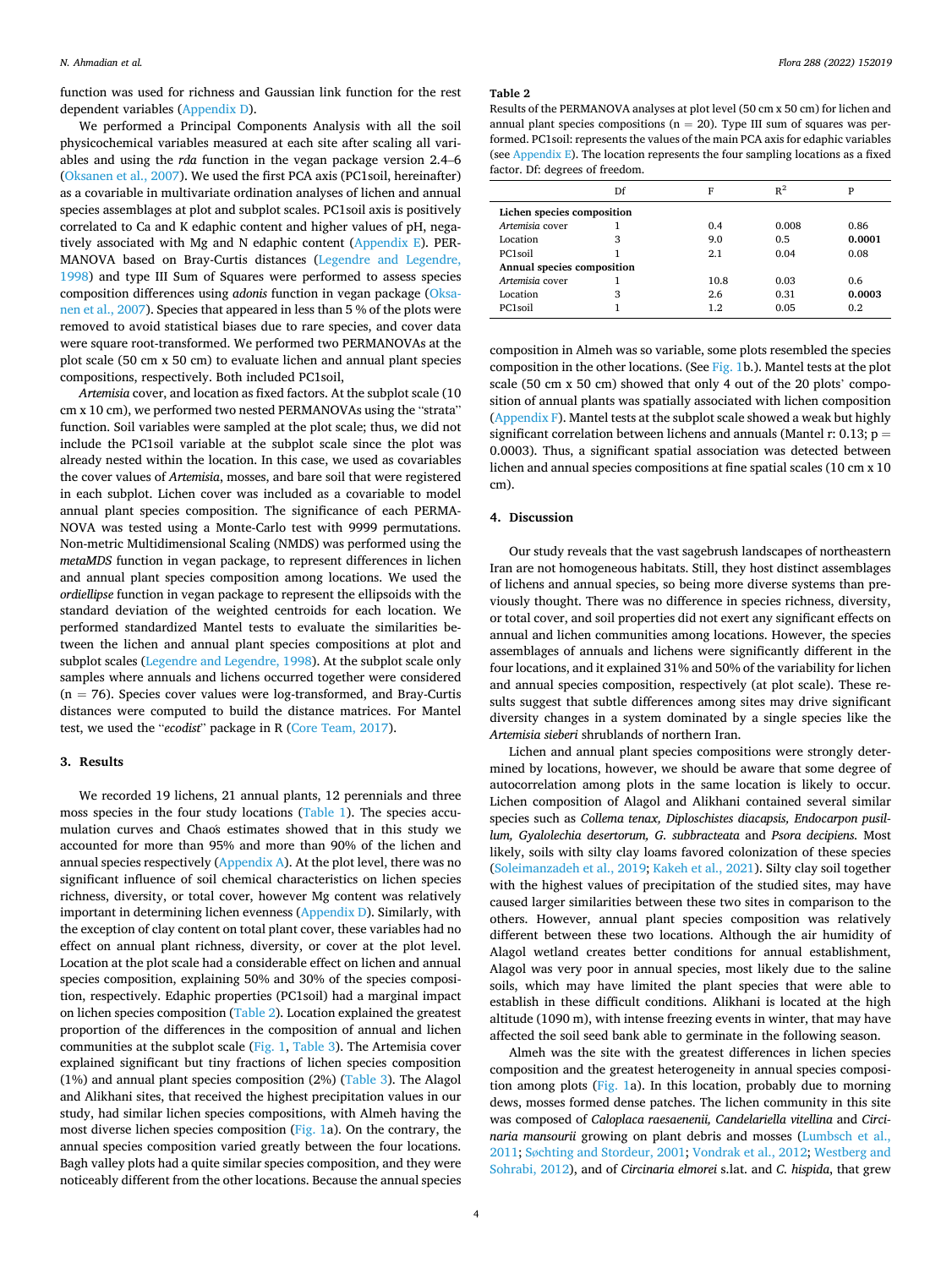<span id="page-4-0"></span>

**Fig. 1.** (a) NMDS ordinations of lichen composition at subplot scale (10 cm x 10 cm). Each ellipsoid represents the standard deviation of the weighted centroids for each location with the function "ordiellipse" in vegan package. Significant environmental variables are represented (see Table 3). Vectors represent the directions in the ordination space towards which the environmental vectors change most rapidly and to which they have maximal correlations with the ordination configuration. *Artemisia*: % cover of *Artemisia sieberi*. Moss: % cover of moss; Bare: % cover of bare soil. (b) NMDS ordinations of annual plant species composition at plot scale (50 cm x 50 cm) where only locations had a significant effect ([Table 2\)](#page-3-0). Alagol: square; Alikhani: triangle; Almeh: cross; Valley Bagh: circle.

#### **Table 3**

Results of the PERMANOVA for lichen ( $n = 418$ ) and annual plant species ( $n =$ 335) compositions at subplot scale (10 cm x 10 cm) in the four locations. Subplots that did not comprise lichens or annuals were excluded from the ordination analyses. DF: degrees of freedom.

|                                  | DF  | F    | $R^2$ | P      |  |  |  |
|----------------------------------|-----|------|-------|--------|--|--|--|
| Lichen species composition       |     |      |       |        |  |  |  |
| Location                         | 3   | 73.6 | 0.3   | 0.0006 |  |  |  |
| Artemisia cover                  | 1   | 8.8  | 0.01  | 0.0001 |  |  |  |
| Moss cover                       |     | 2.5  | 0.003 | 0.02   |  |  |  |
| Bare Soil                        | 1   | 11.5 | 0.02  | 0.0001 |  |  |  |
| Residuals                        | 409 |      | 0.58  |        |  |  |  |
| Total                            | 417 |      | 1     |        |  |  |  |
| Annual plant species composition |     |      |       |        |  |  |  |
| Location                         | 2   | 13.9 | 0.24  | 0.0001 |  |  |  |
| Artemisia cover                  | 1   | 1.9  | 0.02  | 0.04   |  |  |  |
| Moss cover                       |     | 1.0  | 0.01  | 0.4    |  |  |  |
| Bare Soil                        | 1   | 2.0  | 0.02  | 0.08   |  |  |  |
| Lichen cover                     |     | 1.3  | 0.01  | 0.25   |  |  |  |
| Residuals                        | 88  |      |       |        |  |  |  |
| Total                            | 90  |      |       |        |  |  |  |

on pebbles or sandy soil under tiny shrubs ([Hafellner et al., 2004](#page-8-0), [Soh](#page-8-0)[rabi et al., 2013\)](#page-8-0). This means that these species have different microhabitat requirements. However, for the annual plant community, dense moss patches hampered the germination of annual plants from the soils seed bank. In fact, annual plant communities in Almeh had the least species richness in our study and the lowest species richness per pot (1 or 2 species). This low richness combined with stochasticity may be the cause of the high variability in species composition observed.

Although precipitation was low in Bagh valley (141.7 mm) *Artemisia*  covers the 25% of the area (significantly greater than in the rest locations), which are known to create milder micro -environmental conditions beneath them. The lichens *Circinaria hispida, Circinaria mansourii, Thalloidima sedifolium* and *Peccania terricola* are usually associated with *Artemisia* species in arid and semiarid regions ([Sohrabi et al., 2013](#page-8-0); [Hafellner et al., 2004](#page-8-0)). Furthermore, *C. rostamii* is only known in Bagh Valley*.* On the other hand, in Bagh valley occurred the most species rich annual plant community (11 species), which suggests that the high cover of *Artemisia* and better soil quality may have favored annual plant establishment by means of lower evapotranspiration beneath their canopies.

Other studies found contrasting effects of *Artemisia* on neighbor species depending on environmental conditions. For example, [Callaway](#page-7-0)  [et al. \(1996\),](#page-7-0) found that *Artemisia tridentata* had opposing effects on two species of *Pinus*, creating facilitative interactions with *P. monophyla* and competitive interactions with *P. ponderosa* in different ranges of the distribution of sagebush habitats of North America. In this line, [Davies](#page-7-0)  [et al. \(2007\)](#page-7-0) found that *A. tridentata* ssp. *wyomingensis* (Beetle & A. Young) exerted different effects on the spatial distribution of herbaceous vegetation depending on local environmental conditions. Thus, the combination of species-specific effects of *Artemisia* on neighbors may result in the differences in lichen and annual species composition found from site to site. [Bahalkeh et al. \(2021\)](#page-7-0) found contrasting effects of *A. sieberi* on neighbor plants, and [Jankju \(2013\)](#page-8-0) found facilitative to neutral effects of *A. kopetdaghensis* depending on climatic conditions. These different interactions of *Artemisia* could be explained by several factors. *Artemisia* shrubs are known to increase nutrient availability ([Burke et al., 1987](#page-7-0); [Davies et al., 2007\)](#page-7-0) and temper soil temperature underneath shrubs (i.e., *A. tridentata* in [Pierson and Wight, 1991](#page-8-0); [Chambers and Linnerooth, 2001;](#page-7-0) [Davies et al., 2007](#page-7-0) and *A. sieberi* in [Ahmadian et al., 2019](#page-7-0)). In addition, competitive interactions may occur *via* direct competition for resources ([Callaway et al., 1996;](#page-7-0) [Jankju,](#page-8-0)  [2013\)](#page-8-0) or *via* release of allelopathic compounds (i.e., *Artemisia kopetdaghensis* in [Jankju, 2013;](#page-8-0) *Artemisia herba-alba* in [Pueyo et al., 2016](#page-8-0)).

At fine spatial scales (10 cm x 10 cm), where interactions with plants and lichens occur, we found a significant but small effect (*<*2%) of *Artemisia* cover on lichen and annual species composition. Furthermore, we found a remarkable association (13% of variability explained) between the spatial pattern of lichen species and annual plant species at this fine scale. These results highlight that the direct effect of the biotic components of the community on coexisting species is more likely to be detectable at fine spatial scales, but its influence may extend to larger spatial scales resulting in more diverse regional species pools ([Espinosa](#page-8-0)  [et al., 2014\)](#page-8-0). These results agree with other studies that detected facilitative effects of the lichen dominated BSCs on annual plants under highly stressful conditions and repulsion effects in milder environmental conditions in central Spain ([Luzuriaga et al., 2012\)](#page-8-0), and with studies that reported neutral to inhibitory effects of lichens on germination in northern Iran ([Ahmadian et al., 2018a](#page-7-0), [2022](#page-7-0)) and on plant performance ([Havrilla et al., 2019](#page-8-0)). In conclusion, our study suggests that *Artemisia*  steppes of northeastern Iran are not homogeneous habitats and that they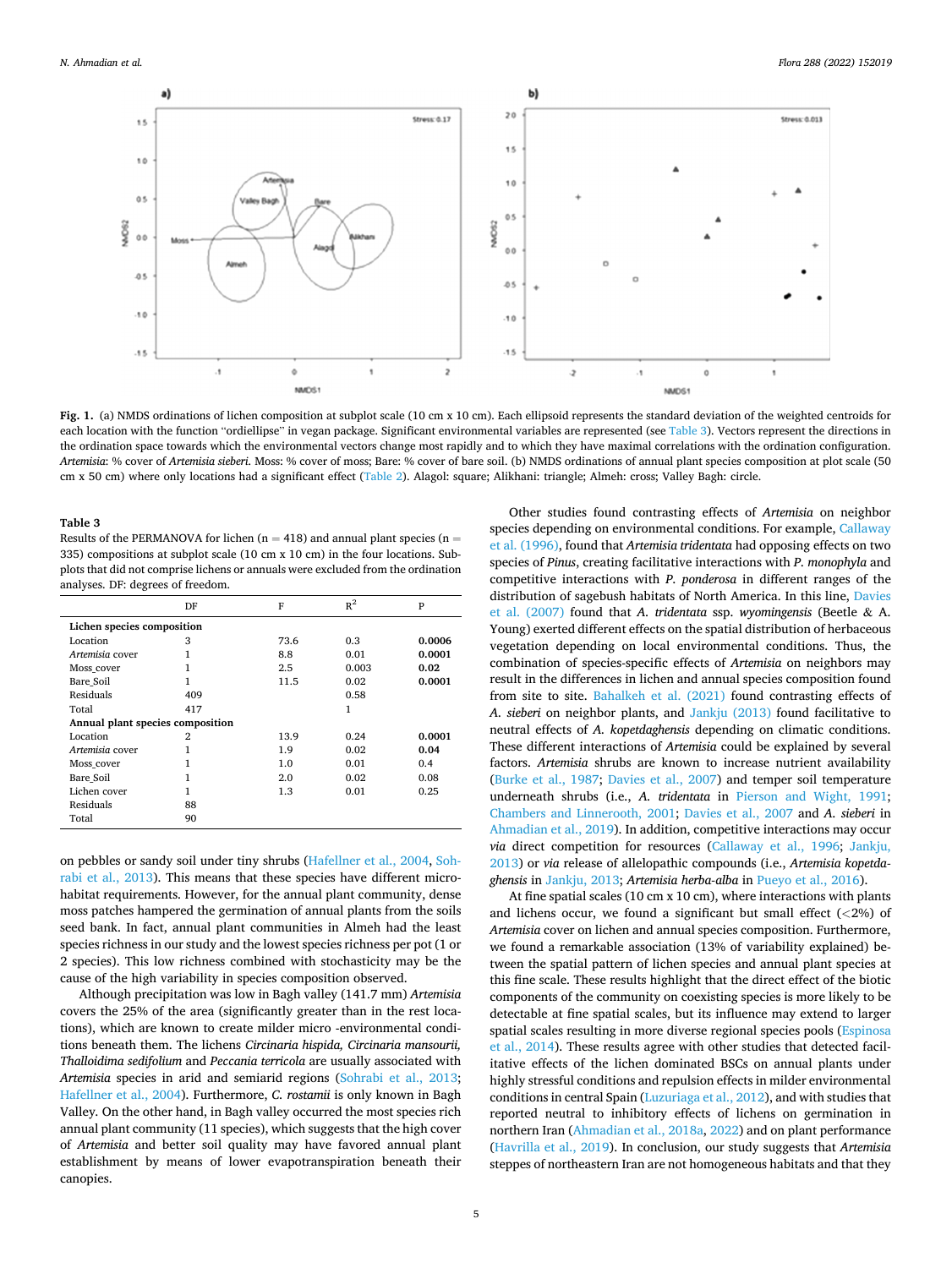<span id="page-5-0"></span>host high diversity in lichen and annual plant species. The effect of biotic components of the community such as perennial plants (i.e. *Artemisia*) of the relationship between lichens and annuals was more prone to be detected at fine spatial scales. Still, we suggest that the effects occurring at fine spatial scales can eventually be reflected in the differences in species compositions at larger spatial scales such as differences in species composition among locations. This study is a first attempt to assess the relationship between plants and lichens at the community level for this region of the world, and further studies would be needed to improve our knowledge about the general patterns of lichens and annuals responses to the dominant plant species effect and human land use of these landscapes.

#### **CRediT authorship contribution statement**

**Negar Ahmadian:** Methodology, Data curation, Investigation. **Mehdi Abedi:** Supervision, Writing – original draft. **Adrian Escudero:**  Supervision, Methodology, Writing – review & editing. **Mohammad Sohrabi:** Methodology, Data curation. **Arantzazu L. Luzuriaga:**  Supervision, Writing – review  $\&$  editing, Software.

## **Declaration of Competing Interest**

The authors declare that they have no known competing financial interests or personal relationships that could have appeared to influence the work reported in this paper.

## **Acknowledgments**

We are grateful to the Tarbiat Modares University for the financial support. In addition, generous contributions were made by staff at the Department of Environment in Golestan Province and security guards and experts in Golestan National Park. We thank José M González for his help with NMDS graphic representations and Ehsan Shahriary for English edition. We also thank the GYPWORLD project (H2020-MSCA-RISE-2017–777803 – European Commission) and the AGORA project (CGL2016–77417–P - Spanish Government).

## **Appendix A**

Species accumulation curves for lichens (a) and annual species (b) in the study area. Central solid lines represent the mean values for the simulated species number after running 1000 bootstrap procedures. X axis represent the sampling effort in terms of number of subplots (10 cm x 10 cm). Gray areas represent the confidence intervals around mean values.



Subplots (10 cm x 10 cm)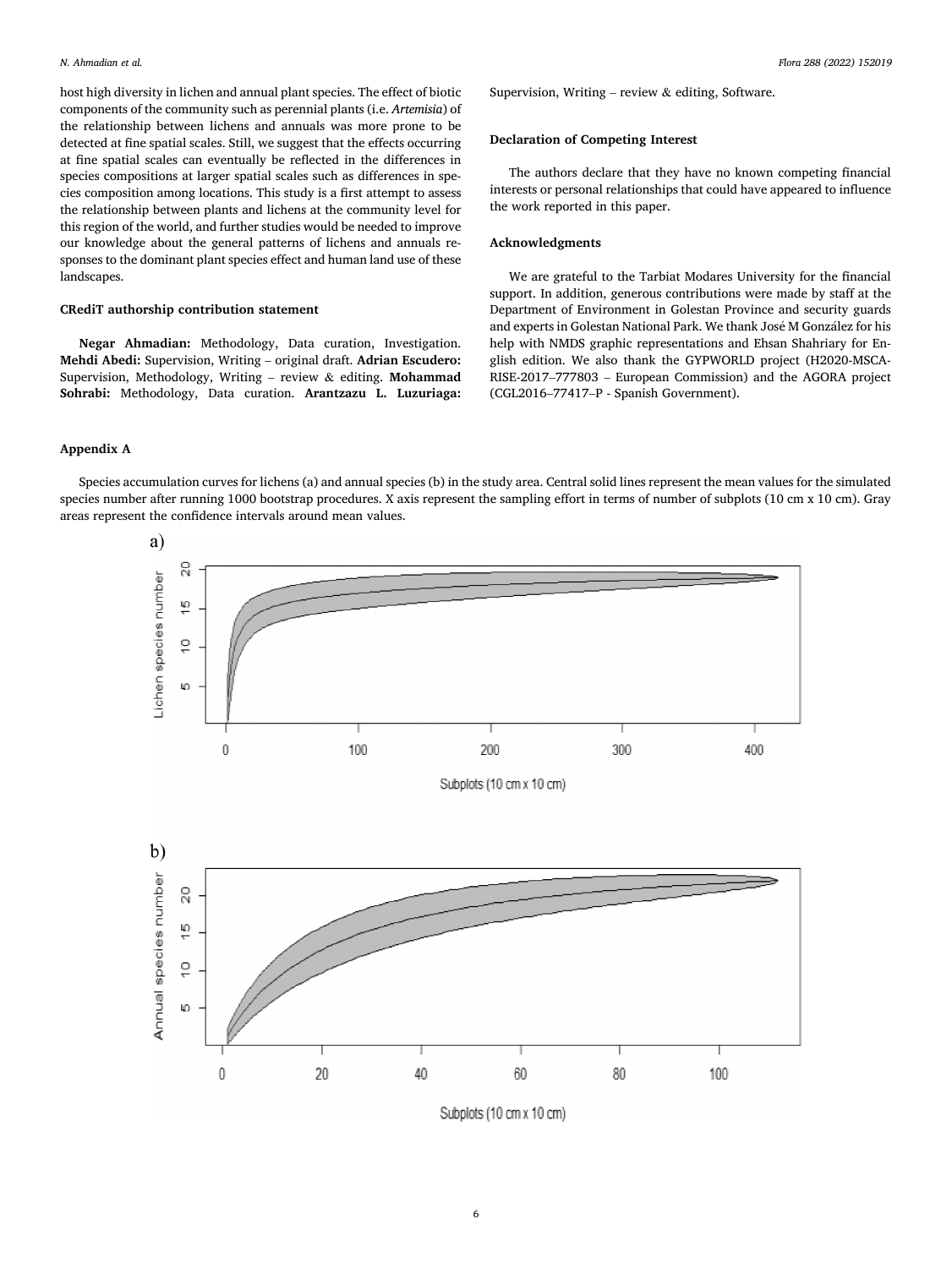## <span id="page-6-0"></span>**Appendix B**

Results of the bootstrap procedures of Chao, Jacknife and Bootstrap in order to estimate the number of unseen species for the annual and lichen species pools. N: total observations. Obs: number of species observed in our study. SE: standard error.

|                    |            | Obs                   | Chao $(\pm SE)$                       | Jacknife $(\pm SE)$                | Bootstrap $(\pm SE)$                 |
|--------------------|------------|-----------------------|---------------------------------------|------------------------------------|--------------------------------------|
| Lichens<br>Annuals | 418<br>114 | 19<br>$^{\circ}$<br>- | 19.5 $(\pm 1.32)$<br>$23.1(\pm 1.75)$ | $20 (\pm 0.99)$<br>$24.9(\pm 1.7)$ | 19.5 $(\pm 0.6)$<br>$23.75(\pm 1.1)$ |

## **Appendix C**

Soil parameters of the four study locations (mean  $\pm$  SE, n = 5), and results of GLMs to test for differences in each soil parameter among locations. Gaussian family distribution was used (\*: *<* 0.05, \*\*: *<* 0.01, \*\*\*: *<* 0.001).

| Soil parameters                      | Bagh valley         | Almeh valley         | Alikhani            | Alagol             | F value      |
|--------------------------------------|---------------------|----------------------|---------------------|--------------------|--------------|
| EC $(ds/m)$                          | $0.16 \pm 0.01$     | $0.15 + 0.00$        | $0.26 \pm 0.04$     | $1.06 \pm 0.14$    | $35.09***$   |
| $pH$ (1: 2.5 H <sub>2</sub> O)       | $8.50 \pm 0.02$     | $8.34 \pm 0.01$      | $8.29 \pm 0.04$     | $7.85 \pm 0.07$    | $45.77***$   |
| Organic Carbon (%)                   | $0.29 \pm 0.02$     | $0.41 \pm 0.04$      | $0.76 \pm 0.03$     | $1.08 \pm 0.03$    | $226.69$ *** |
| Total Nitrogen (%)                   | $0.06 \pm 0.00$     | $0.05 \pm 0.01$      | $0.09 \pm 0.01$     | $0.12 \pm 0.01$    | $15.15***$   |
| $C/N$ (%)                            | $4.91 \pm 0.46$     | $8.45 \pm 1.42$      | $8.62 \pm 0.77$     | $9.37 \pm 0.63$    | $4.92*$      |
| Calcium carbonate $(CaCO3)$          | $55.90 \pm 2.58$    | $25.40 \pm 1.16$     | $44.75 \pm 0.79$    | $18.00 \pm 0.52$   | 136.56 ***   |
| Available Phosphorus (mg $kg^{-1}$ ) | $16.20 \pm 0.97$    | $16.12 \pm 0.51$     | $13.60 \pm 0.87$    | $5.70 \pm 0.54$    | $43.62$ ***  |
| Calcium (mg $kg^{-1}$ )              | $2441.60 \pm 23.52$ | $2271.20 \pm 387.80$ | $2619.20 \pm 10.91$ | $1641.60 \pm 5.15$ | $4.80*$      |
| Magnesium (mg $kg^{-1}$ )            | $132.80 + 4.27$     | $148.00 \pm 8.49$    | $113.60 + 7.76$     | $198.40 + 4.83$    | $52.31***$   |
| Available Potassium (mg $kg^{-1}$ )  | $261.20 \pm 3.92$   | $227.80 \pm 12.23$   | $273.40 \pm 4.61$   | $251.80 \pm 0.97$  | $8.77**$     |
| Clay $(\%)$                          | $12.60 \pm 0.93$    | $6.80 \pm 1.20$      | $20.00 \pm 0.95$    | $9.20 \pm 0.20$    | $401.57***$  |
| Sand $(\%)$                          | $51.20 \pm 2.27$    | $75.20 \pm 1.50$     | $35.00 \pm 1.73$    | $45.80 \pm 0.80$   | $221.87***$  |
| Silt(%)                              | $36.20 \pm 1.91$    | $18.00 \pm 0.89$     | $45.00 \pm 1.14$    | $45.00 \pm 0.63$   | $105.54***$  |

## **Appendix D**

Results of the GLMs with edaphic soil variables on lichen and plant species richness, diversity, evenness, and total cover at subplot level (n = 125 per location).

|                             |    | Richness |      | Diversity |      | Evenness |      | <b>Total Cover</b> |      |
|-----------------------------|----|----------|------|-----------|------|----------|------|--------------------|------|
|                             | Df | Chisq    | P    | F         | P    | $\rm F$  | P    | F                  | P    |
| Lichen                      |    |          |      |           |      |          |      |                    |      |
| Artemisia sieberi           |    | 0.48     | 0.48 | 0.31      | 0.59 | 0.02     | 0.88 | 0.78               | 0.40 |
| рH                          |    | 0.05     | 0.81 | 0.05      | 0.82 | 0.17     | 0.69 | 0.21               | 0.66 |
| <b>Total Nitrogen</b>       |    | 0.07     | 0.79 | 1.04      | 0.33 | 1.18     | 0.30 | 1.71               | 0.22 |
| C/N                         |    | 0.58     | 0.44 | 0.02      | 0.89 | 0.47     | 0.51 | 0.13               | 0.72 |
| Clay                        |    | 0.33     | 0.56 | 3.20      | 0.10 | 3.39     | 0.09 | 0.29               | 0.61 |
| Silt                        |    | 0.10     | 0.75 | 0.67      | 0.43 | 3.63     | 0.08 | 0.29               | 0.60 |
| <b>Available Phosphorus</b> |    | 1.59     | 0.20 | 0.85      | 0.37 | 0.29     | 0.60 | 0.74               | 0.41 |
| Calcium                     |    | 1.22     | 0.26 | 0.05      | 0.82 | 1.42     | 0.26 | 0.18               | 0.67 |
| Magnesium                   |    | 0.26     | 0.60 | 1.90      | 0.20 | 5.91     | 0.03 | 0.12               | 0.73 |
| <b>Available Potassium</b>  |    | 1.98     | 0.15 | 2.39      | 0.15 | 0.02     | 0.89 | 0.16               | 0.69 |
| Annual plants               |    |          |      |           |      |          |      |                    |      |
| pH                          |    | 0.10     | 0.74 | 0.21      | 0.65 | 1.97     | 0.19 | 3.07               | 0.11 |
| <b>Total Nitrogen</b>       |    | 0.71     | 0.39 | 0.54      | 0.48 | 0.05     | 0.82 | 0.16               | 0.69 |
| C/N                         |    | 0.33     | 0.56 | 1.21      | 0.29 | 0.05     | 0.82 | 1.38               | 0.26 |
| Clay                        |    | 0.46     | 0.49 | 0.00      | 0.99 | 0.01     | 0.92 | 7.52               | 0.02 |
| Silt                        |    | 0.32     | 0.57 | 0.04      | 0.84 | 0.22     | 0.64 | 3.44               | 0.09 |
| <b>Available Phosphorus</b> |    | 0.12     | 0.73 | 0.06      | 0.81 | 0.00     | 0.98 | 0.10               | 0.76 |
| Calcium                     |    | 0.00     | 0.98 | 0.19      | 0.66 | 0.06     | 0.81 | 0.92               | 0.36 |
| Magnesium                   |    | 0.00     | 0.98 | 0.21      | 0.65 | 0.18     | 0.67 | 2.45               | 0.14 |
| <b>Available Potassium</b>  |    | 0.38     | 0.53 | 0.30      | 0.59 | 0.14     | 0.71 | 0.10               | 0.76 |

## **Appendix E**

Results of the Principal Components Analysis for the edaphic variables. Scores of the variables in the first three main axes are shown.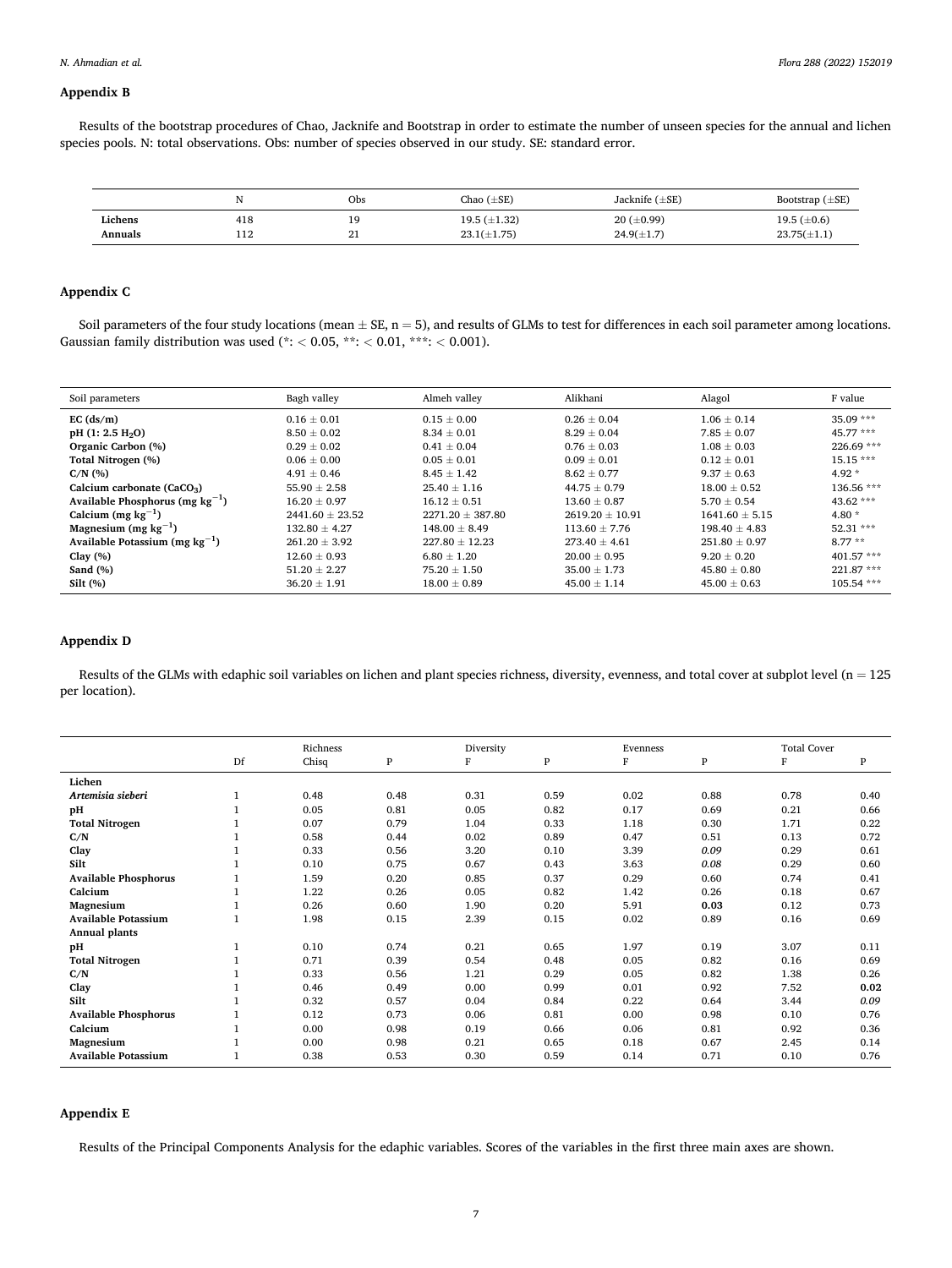<span id="page-7-0"></span>

| Soil variables              | PCA1    | PCA <sub>2</sub> | PCA <sub>3</sub> |
|-----------------------------|---------|------------------|------------------|
| pH                          | 0.47    | 0.05             | 0.02             |
| <b>Total Nitrogen</b>       | $-0.4$  | 0.21             | 0.32             |
| C/N                         | $-0.22$ | $-0.03$          | $-0.88$          |
| Clay                        | 0.07    | 0.57             | $-0.27$          |
| Silt                        | $-0.27$ | 0.48             | 0.12             |
| <b>Available Phosphorus</b> | 0.46    | $-0.02$          | 0.07             |
| Calcium                     | 0.35    | 0.19             | $-0.18$          |
| Magnesium                   | $-0.41$ | $-0.27$          | $-0.02$          |
| <b>Available Potassium</b>  | $-0.06$ | 0.53             | 0.05             |

## **Appendix F**

Results of the Mantel analyses for annual and lichen species compositions at the plot level (50 cm x 50 cm). R: Mantel coefficient of correlation.

| Location     | Plot           | $\mathbb R$ | p    |
|--------------|----------------|-------------|------|
| Almeh valley | $\mathbf{1}$   | 0.07        | 0.26 |
|              | $\overline{2}$ | 0.36        | 0.04 |
|              | 3              | 0.08        | 0.16 |
|              | 4              | $-0.35$     | 0.85 |
|              | 5              | 0.02        | 0.44 |
| Bagh valley  | $\mathbf{1}$   | $-0.19$     | 0.99 |
|              | $\overline{2}$ | $-0.15$     | 0.87 |
|              | 3              | 0.20        | 0.03 |
|              | $\overline{4}$ | $-0.09$     | 0.82 |
|              | 5              | 0.01        | 0.45 |
| Alikhani     | $\mathbf{1}$   | 0.37        | 0.06 |
|              | $\overline{2}$ | 0.73        | 0.02 |
|              | 3              | 0.40        | 0.13 |
|              | 4              | 0.71        | 0.04 |
|              | 5              | 0.18        | 0.19 |
| Alagol       | $\mathbf{1}$   | $-0.10$     | 0.77 |
|              | $\overline{2}$ | $-0.12$     | 0.88 |
|              | 3              | $-0.12$     | 0.88 |
|              | $\overline{4}$ | 0.06        | 0.29 |
|              | 5              | 0.17        | 0.08 |

#### **References**

- [Abedi, M., Arzani, H., Shahryari, E., Tongway, D., Aminzadeh, M., 2007. Assessment of](http://refhub.elsevier.com/S0367-2530(22)00016-0/sbref0001)  [patches structure and function in arid and semi arid rangeland. J. Environ. Stu. 32,](http://refhub.elsevier.com/S0367-2530(22)00016-0/sbref0001)  117–[126](http://refhub.elsevier.com/S0367-2530(22)00016-0/sbref0001).
- [Ahmadian, N., Abedi, M., Sohrabi, M., 2018a. Effects of lichens on germination of](http://refhub.elsevier.com/S0367-2530(22)00016-0/sbref0002) *Bromus tectorum* L, *Melica ciliata* L, *Stipa caucasica* Schmalh and *[Taeniatherum caput-medusae](http://refhub.elsevier.com/S0367-2530(22)00016-0/sbref0002)*  [\(L.\) Nevski. Rangeland 12, 223](http://refhub.elsevier.com/S0367-2530(22)00016-0/sbref0002)–231.
- [Ahmadian, N., Abedi, M., Sohrabi, M., 2018b. The effect of](http://refhub.elsevier.com/S0367-2530(22)00016-0/sbref0003) *Tortella tortuosa* (Hedw.) [Limpr moss on germination of five dominant grass species in rangelands of Golestan](http://refhub.elsevier.com/S0367-2530(22)00016-0/sbref0003)  [National Park. J. Seed Res. 8, 21](http://refhub.elsevier.com/S0367-2530(22)00016-0/sbref0003)–30.
- [Ahmadian, N., Abedi, M., Sohrabi, M., 2018c. The protective effect of lichen in](http://refhub.elsevier.com/S0367-2530(22)00016-0/sbref0004) [maintaining moisture and modulatingthe temperature fluctuations of soil susceptible](http://refhub.elsevier.com/S0367-2530(22)00016-0/sbref0004)  [to wind erosion. Qua. J. Environ. Erosion. Res. 31, 71](http://refhub.elsevier.com/S0367-2530(22)00016-0/sbref0004)–86.
- [Ahmadian, N., Abedi, M., Sohrabi, M., 2019. Comparision of moss, cyanobacteria and](http://refhub.elsevier.com/S0367-2530(22)00016-0/sbref0005)  *Artemisia* [shrub in soil moisture conservations and soil temperature modifications.](http://refhub.elsevier.com/S0367-2530(22)00016-0/sbref0005)  [Iran J. Range Desert Res. 26, 451](http://refhub.elsevier.com/S0367-2530(22)00016-0/sbref0005)–460.
- Ahmadian, N., Abedi, M., Sohrabi, M., Rosback, S., 2022. Contrasting seed germination response to moss and lichen crusts in *Stipa caucasica*, a key species of the IranoTuranian steppe. Folia Geobotanica. [https://doi.org/10.1007/s12224-021-](https://doi.org/10.1007/s12224-021-09402-x)  09402-y
- [Allison, L.E., 1965. Organic Carbon. Methods of Soil Analysis, Part II: 1367-1378.](http://refhub.elsevier.com/S0367-2530(22)00016-0/sbref0007) [American Society of Agronomy. Inc., Publisher, Madison, Wisconsin.](http://refhub.elsevier.com/S0367-2530(22)00016-0/sbref0007)
- Arroyo, A.I., Pueyo, Y., Reiné, R., Giner, M.L., Alados, C.L., 2017. Effects of the [allelopathic plant Artemisia herba-alba Asso on the soil seed bank of a semi-arid](http://refhub.elsevier.com/S0367-2530(22)00016-0/sbref0008)  [plant community. J. Plant. Ecol. 10, 927](http://refhub.elsevier.com/S0367-2530(22)00016-0/sbref0008)–936.
- [Arroyo, A.I., Pueyo, Y., Giner, M.L., Foronda, A., Sanchez-Navarrete, P., Saiz, H.,](http://refhub.elsevier.com/S0367-2530(22)00016-0/sbref0009)  [Alados, C.L., 2018. Evidence for chemical interference effect of an allelopathic plant](http://refhub.elsevier.com/S0367-2530(22)00016-0/sbref0009)  [on neighboring plant species: A field study. PLoS One 13, e0193421.](http://refhub.elsevier.com/S0367-2530(22)00016-0/sbref0009)
- [Bahalkeh, K., Abedi, M., Dianati Tilaki, G.A., Michalet, R., 2021.](http://refhub.elsevier.com/S0367-2530(22)00016-0/sbref0010) *Artemisia sieberi* shrubs [have contrasting specific effects on understory species in Iranian steppes. J. Veg. Sci.](http://refhub.elsevier.com/S0367-2530(22)00016-0/sbref0010)  [32, e13067.](http://refhub.elsevier.com/S0367-2530(22)00016-0/sbref0010)
- [Belnap, J., Lange, O.L., 2003. Biological Soil Crusts: Structure Function and](http://refhub.elsevier.com/S0367-2530(22)00016-0/sbref0011)  [Management. Springer-Verlag Press, Berlin.](http://refhub.elsevier.com/S0367-2530(22)00016-0/sbref0011)
- [Berdugo, M., Soliveres, S., Maestre, F.T., 2014. Vascular plants and biocrusts modulate](http://refhub.elsevier.com/S0367-2530(22)00016-0/sbref0012)  [how abiotic factors affect wetting and drying events in drylands. Ecosystems 17,](http://refhub.elsevier.com/S0367-2530(22)00016-0/sbref0012)  [1242](http://refhub.elsevier.com/S0367-2530(22)00016-0/sbref0012)–1256.
- [Bouyoucos, G.J., 1962. Hydrometer method improved for making particle size analyses](http://refhub.elsevier.com/S0367-2530(22)00016-0/sbref0013)  [of soils 1. Agronomy J. 54, 464](http://refhub.elsevier.com/S0367-2530(22)00016-0/sbref0013)–465.
- [Bower, C.A., Reitemeier, R.F., Fireman, M., 1952. Exchangeable cation analysis of saline](http://refhub.elsevier.com/S0367-2530(22)00016-0/sbref0014)  [and alkali soils. Soil Sci. 73, 251](http://refhub.elsevier.com/S0367-2530(22)00016-0/sbref0014)–262.
- [Bremner, J.M., Mulvaney, C.S., 1982. Nitrogen](http://refhub.elsevier.com/S0367-2530(22)00016-0/sbref0015)—total. Methods of soil analysis. Part 2. [Chem. Microbiol. Propert., \(Methodsofsoilan2\) 595](http://refhub.elsevier.com/S0367-2530(22)00016-0/sbref0015)–624.
- [Burke, I.C., Reiners, W.A., Sturges, D.L., Matson, P., 1987. Herbicide treatment effects on](http://refhub.elsevier.com/S0367-2530(22)00016-0/sbref0016)  [properties of mountain big Sagebrush soils after fourteen years 1. Soil Sci. Soc. Am.](http://refhub.elsevier.com/S0367-2530(22)00016-0/sbref0016)  [J. 51, 1337](http://refhub.elsevier.com/S0367-2530(22)00016-0/sbref0016)–1343.
- [Callaway, R.M., DeLucia, E.H., Moore, D., Nowak, R., Schlesinger, W.H., 1996.](http://refhub.elsevier.com/S0367-2530(22)00016-0/sbref0018)  [Competition and facilitation: contrasting effects of](http://refhub.elsevier.com/S0367-2530(22)00016-0/sbref0018) *Artemisia tridentata* on desert vs. [montane pines. Ecology 77, 2130](http://refhub.elsevier.com/S0367-2530(22)00016-0/sbref0018)–2141.
- [Callaway, R.M., Pugnaire, F.I., 1999. Facilitation in plant communities. In: Pugnaire, F.,](http://refhub.elsevier.com/S0367-2530(22)00016-0/sbref0019)  [Valladares, F. \(Eds.\), Handbook of Functional Plant Ecology. Dekker, New York, NY,](http://refhub.elsevier.com/S0367-2530(22)00016-0/sbref0019)  [pp. 623](http://refhub.elsevier.com/S0367-2530(22)00016-0/sbref0019)–648.
- [Chambers, J.C., Linnerooth, A.R., 2001. Restoring riparian meadows currently](http://refhub.elsevier.com/S0367-2530(22)00016-0/sbref0020)  dominated by *Artemisia* [using alternative state concepts-the establishment](http://refhub.elsevier.com/S0367-2530(22)00016-0/sbref0020)  [component. Appl. Veg. Sci. 4, 157](http://refhub.elsevier.com/S0367-2530(22)00016-0/sbref0020)–166.
- Core Team, R., 2017. R: A Language and Environment For Statistical Computing. R Foundation for Statistical Computing, Vienna, Austria. URL. [https://www.R-project.](https://www.R-project.org/)  [org/.](https://www.R-project.org/)
- [Davies, K.W., Bates, J.D., Miller, R.F., 2007. The influence of](http://refhub.elsevier.com/S0367-2530(22)00016-0/sbref0022) *Artemsia tridentata* ssp. [wyomingensis on microsite and herbaceous vegetation heterogeneity. J. Arid.](http://refhub.elsevier.com/S0367-2530(22)00016-0/sbref0022)  [Environ. 69, 441](http://refhub.elsevier.com/S0367-2530(22)00016-0/sbref0022)–457.
- [Delgado-Baquerizo, M., Morillas, L., Maestre, F.T., Gallardo, A., 2013. Biocrusts control](http://refhub.elsevier.com/S0367-2530(22)00016-0/sbref0023)  [the nitrogen dynamics and microbial functional diversity of semi-arid soils in](http://refhub.elsevier.com/S0367-2530(22)00016-0/sbref0023) [response to nutrient additions. Plant Soil 372, 643](http://refhub.elsevier.com/S0367-2530(22)00016-0/sbref0023)–654.
- Escudero, A., Albert, M.J., Pita, J.M., Pérez-García, F., 2000. Inhibitory effects of *Artemisia herba-alba* [on the germination of the gypsophyte](http://refhub.elsevier.com/S0367-2530(22)00016-0/sbref0024) *Helianthemum squamatum*. [Plant. Ecol. 148, 71](http://refhub.elsevier.com/S0367-2530(22)00016-0/sbref0024)–80.